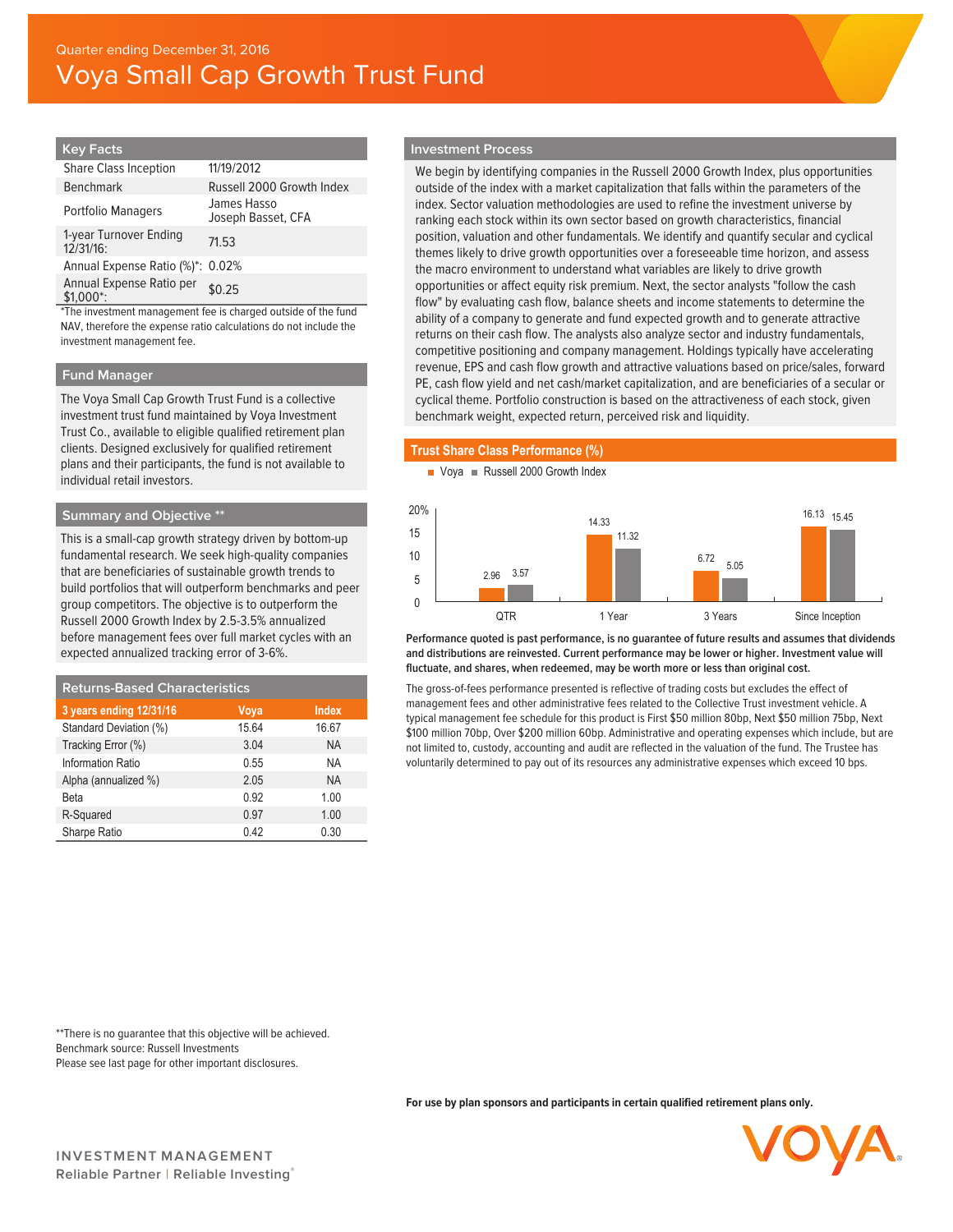# Quarter ending December 31, 2016 Voya Small Cap Growth Trust Fund

| <b>Security Characteristics</b> | Voya  | <b>Index</b> |
|---------------------------------|-------|--------------|
| Weighted Avg. Cap (\$ Millions) | 2,564 | 2,167        |
| <b>Active Share</b>             | 78    | <b>NA</b>    |
| P/E (next 12 mos.)              | 23.80 | 23.77        |
| EPS Growth (3-5 Year Estimate)  | 14.70 | 15.30        |
| Price to Cash Flow              | 18.25 | 18.49        |
| ROA (%)                         | 3.25  | 3.07         |
| Dividend yield                  | 0.91  | 0.81         |
| Number of Issues                | 142   | 1,177        |
| PEG Ratio (next 12 mos.)        | 1.82  | 1.83         |

| Sector Weightings (%)                  | $V$ oya | <b>Index</b> |
|----------------------------------------|---------|--------------|
| <b>Consumer Discretionary</b>          | 17.19   | 15.44        |
| <b>Consumer Staples</b>                | 1.29    | 3.15         |
| Energy                                 | 1.57    | 1.40         |
| Financials                             | 4.51    | 5.65         |
| <b>Health Care</b>                     | 19.19   | 20.90        |
| Industrials                            | 17.29   | 16.81        |
| Information Technology                 | 27.11   | 24.36        |
| <b>Materials</b>                       | 6.93    | 5.15         |
| <b>Real Estate</b>                     | 441     | 5.48         |
| <b>Telecommunication Services</b>      | 0.51    | 0.83         |
|                                        |         |              |
| Top Ten Holdings (%)                   |         | Voya         |
| Bright Horizons Family Solutions, Inc. |         | 1.39         |
| Bank of the Ozarks, Inc.               |         | 1.32         |
| Fair Isaac Corp.                       |         | 1.31         |
| <b>EPAM SYSTEMS INC</b>                |         | 1.29         |
| Cheesecake Factory Inc.                |         | 1.24         |
| Integrated Device Technology, Inc.     |         | 1.17         |

FTI Consulting Inc. 1.09 Enpro Industries Inc. 1.09 QTS Realty Trust, Inc. 1.13 American Eagle Outfitters Inc. 1.14

## **Commentary**

#### **Market Review**

U.S. equity markets benefited from a strong rally after the presidential election, producing solid gains for the fourth quarter. Markets were led by the Dow Jones Industrial Average's 8.7% gain as the S&P 500 index rose 3.8%. Non-U.S. bourses posted losses, particularly Asian and emerging markets.

As expected, the U.S. Federal Reserve voted to increase interest rates by 0.25% at its December FOMC meeting. As a result, bond yields rose and bond prices fell; the widely watched Bloomberg Barclays U.S. Aggregate index lost nearly 3% for the quarter. U.S. Treasury debt and investment grade corporate credit sustained losses; only high yield bonds and senior loans achieved positive returns for the period.

President-elect Donald Trump has promised to cut corporate and personal income tax rates to reinvigorate the U.S. economy. Additionally, the Fed is now forecasting three interest rate hikes in 2017. A tightening monetary and loose fiscal policy environment will favor continued U.S. dollar strength, albeit at a more modest pace going forward.

We believe equity markets can continue to do well provided the U.S. dollar does not get too strong and hurt the earnings of companies that derive a sizeable share of revenues overseas. U.S. bond yields are still likely to climb, but could attract foreign flows looking for yield.

## **Account Performance**

The Voya Small Cap Growth strategy underperformed its benchmark, the Russell 2000 Growth Index, for the quarter ended December 31, 2016, due to unfavorable stock selection. Most notably, stock selection within the commercial services sector detracted from results. Stock selection within the pharmaceutical and biotechnology sector was also a headwind during the period, while an underweight to the sector was beneficial for results. Stock selection within the capital goods and health care equipment and services sector also contributed to performance.

Key detractors from performance were Advisory Board Company and Impax Laboratories, Inc.

An overweight position in Advisory Board Company, which engages in performance improvement software and solutions to the health care and higher education industries, detracted from performance. Its shares fell during the period due to uncertainties and challenges within its core health care business. Within the pharmaceutical and biotechnology sector, an overweight position in Impax Laboratories, Inc. detracted from results during the period. The company's third quarter results were largely in line with estimates. However, its shares declined when the company significantly reduced full-year guidance, citing continued pricing pressures in their generics portfolio.

The main individual contributors to performance were Commercial Metals Company and Western Alliance Bancorporation.

Within the industrial materials sector, an overweight position in Commercial Metals Company generated favorable results. Its shares benefited from the market's current focus on infrastructure given that the vast majority of the company's rebar steel bar production goes towards infrastructure-related projects. An overweight position in Western Alliance Bancorporation, a bank holding company based in Phoenix, AZ, added value during the period. In addition to benefiting from an anticipated faster increase in interest rates, its shares advanced due to the company's attractive valuations and successful management team, which is focused on profitability and long-term growth.

## **Current Strategy and Outlook**

We continue to monitor changes occurring globally, actions at central banks and overall economic data. Our portfolio positioning has not changed significantly. We seek to remain nimble and continue to focus on quality companies, such as those that, in our opinion, have strong managements, solid balance sheets and good cash flow generation capabilities. Going forward, we believe the portfolio is well positioned, as we think that investors will continue to focus on companies' fundamentals due to ongoing economic uncertainty.